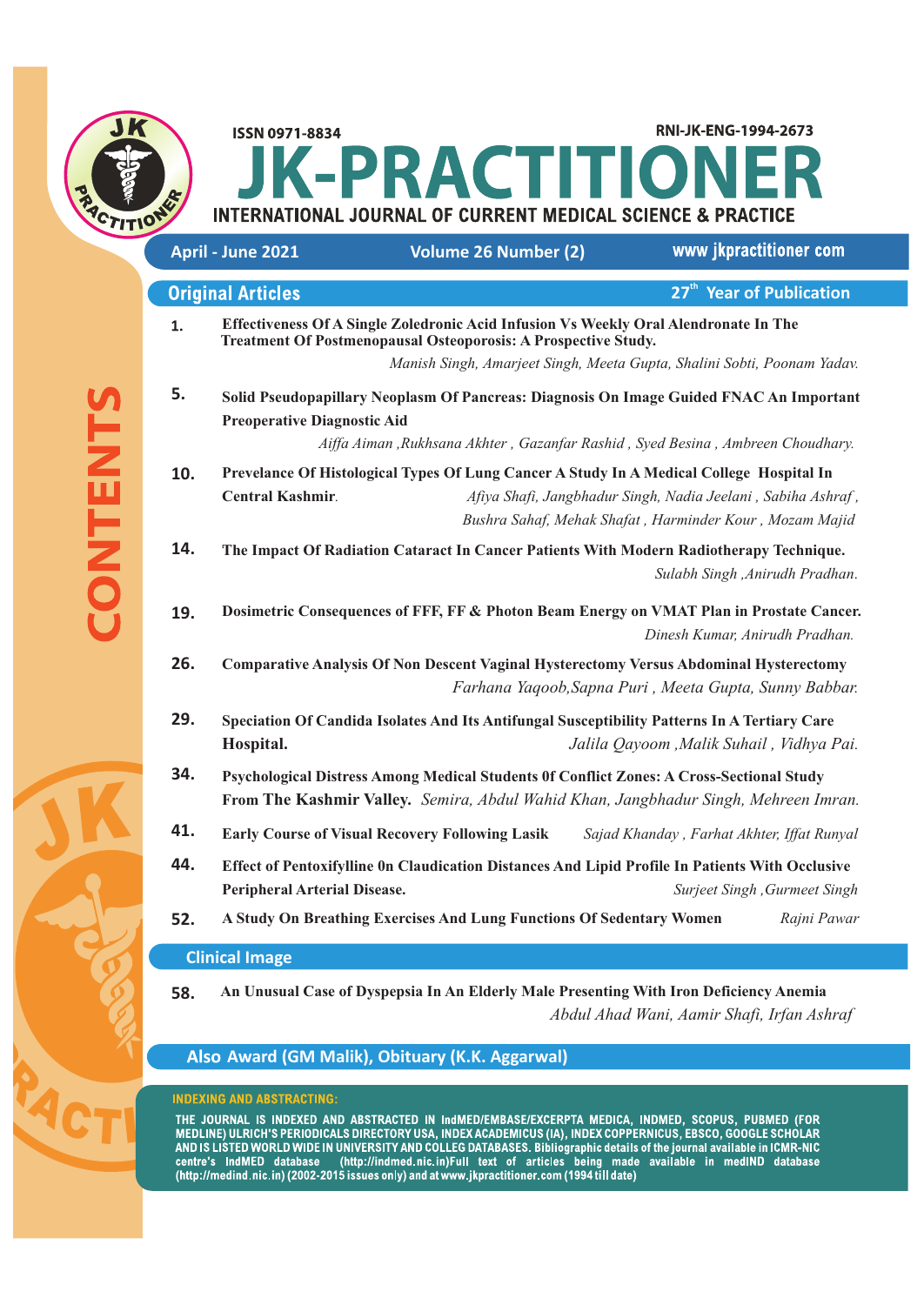#### **Psychological Distress Among Medical Students of Conflict Zones: A Cross-Sectional Study From The Kashmir Valley.** Semira, Abdul Wahid Khan, Jangbhadur Singh, Mehreen Imran.

#### **Abstract**

**Background:** Training at medical schools is rigorous and demanding which results in considerable psychological distress among medical students. Furthermore, studies have shown that people living in conflict zones are at a high risk of psychological morbidity. Kashmir valley is subjected to conflict from decades. Consequently, the population in general has alarming levels of psychological morbidity and mental disorders. Medical students of the valley have an additionally potential psychological burden to deal with. We conducted this study to estimate the prevalence of psychological distress and to explore the effects of conflict on psychological wellbeing of medical students of Sher-i-Kashmir Institute of Medical Sciences (SKIMS) Medical College, Srinagar.

**Methods:** This was a cross-sectional study using Depression, Anxiety and Stress Scale (DASS-21). Asecond questionnaire was used to investigate the effects of ongoing turmoil on the lives of these medical students.

**Results:** 220 students participated. Prevalence of depression, anxiety and stress was 56.8%, 64.5% and 38.2% respectively. Anxiety was significantly more in the students belonging to Jammu division of the erstwhile state.

**Conclusion:** We conclude that medical students of Kashmir suffer from high levels of psychological distress. There is a genuine and pressing need to acknowledge, understand and address this issue. We could not find a direct relationship between effects of ongoing turmoil and level of psychological distress using our questionnaire. Nonetheless, psychological impact of conflict on medical students cannot be ruled out. Moreover, these students have probably learned to cope with the conflict.

**Further research** to explore various predictors and outcomes of poor psychological health of medical students needs to be done.

### **JK-Practitioner2021;26(2):34-40**

### **Introduction**

Effective healthcare delivery system requires well-trained clinicians. The training is tough, demanding and continuous which leads to substantial levels of psychological distress among medical students,<sup>1,2,3</sup> with negative personal and professional consequences. Psychological distress can lead to substance abuse, broken relationships, suicide and attrition from profession; students'relationship with patients and faculty gets adversely affected ultimately damaging the culture of medical profession<sup>4</sup>.

Depression displays a myriad of symptoms including low mood, inability to feel pleasure, reduced energy, thoughts of worthlessness/hopelessness, disturbed sleep and appetite and decreased concentration<sup>5</sup>. Anxiety is characterized by feeling of tension, worried thoughts and physical changes like increased blood pressure, sweating, trembling, dizziness or a rapid heart beat<sup>6</sup>. Stress becomes abnormal when it interferes with the normal life, causing fatigue, inability to concentrate or irritability<sup>7</sup>.

JK-Practitioner Volume 26,Number 2,April-June 2021

#### **Original Article**

**Author Affiliations Semira** ,Lecturer, Pharmacology, **Abdul Wahid Khan** Professor and Head, Psychiatry, **Jangbhadur Singh** Associate Professor, Pathology;

SKIMS Medical College, Srinagar **Mehreen Imran,**II MBBS Student , Govt. Medical College, Srinagar

### **Correspondence:**

Dr. Semira Department of Pharmacology Sher-i-Kashmir Institute of Medical Sciences Medical College-Hospital (SKIMS MCH), Srinagar Mobile no: 7889387345 samiraimran07@yahoo.com

#### **Indexed:**

Scopus ,INMED , EBSCO , SCI ,Google Scholar among others

#### **Cite this Article as:**

Semira, Khan AW , Singh J , Imran M.Psychological Distress Among Medical Students 0f Conflict Zones: A Cross-Sectional Study From The Kashmir Valley. JK-Pract 2021;26(2):34-40

Full length article available at **jkpractitioner.com** one month after publication

### **Key words**

Medical students, Kashmir, DASS-21, psychological distress

34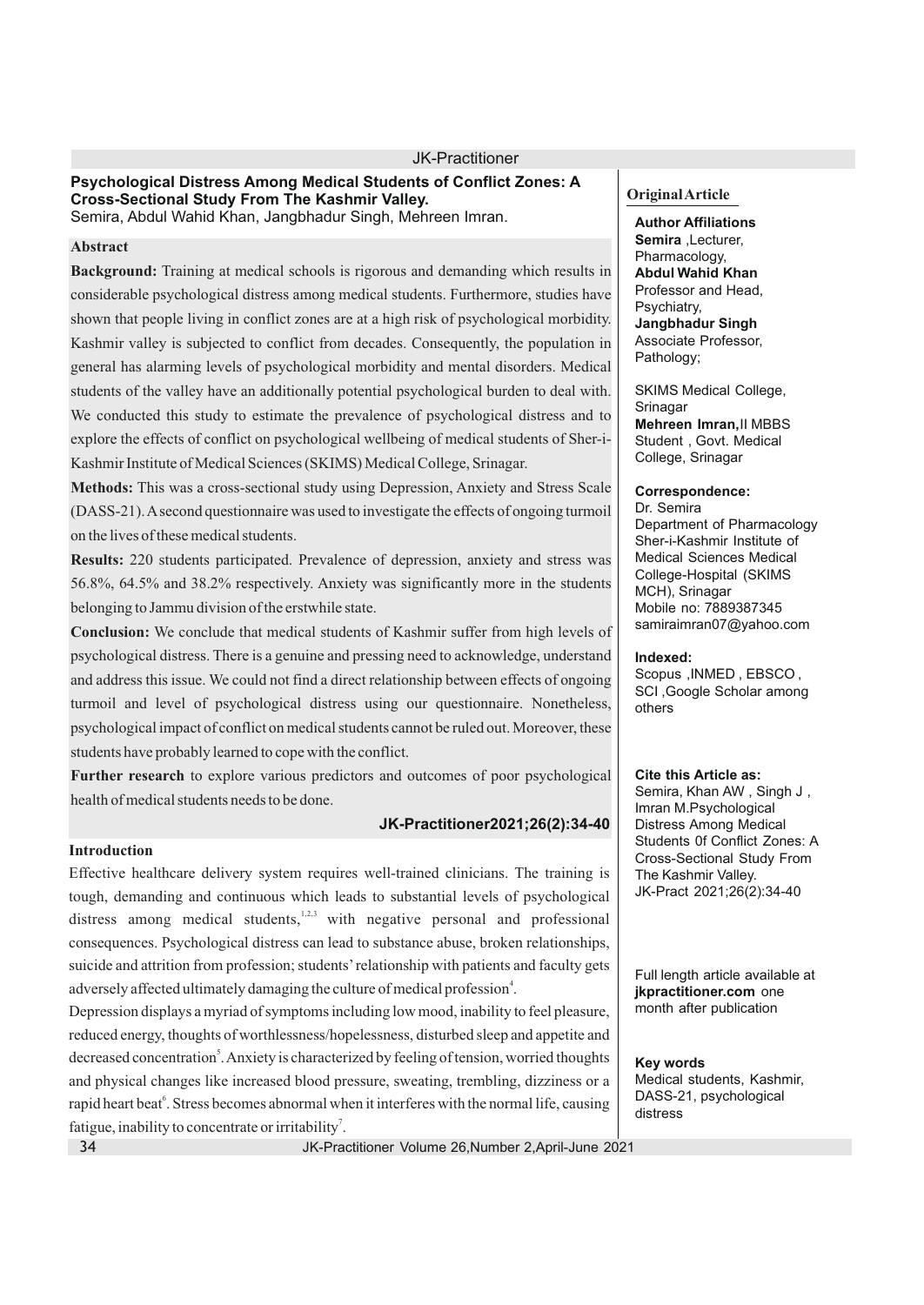The valley of Kashmir has been subjected to political intrigue from a long time which took the present day form since 1989. Decades of conflict has taken a toll on the psychological wellbeing of the people<sup>8</sup>. Many studies have reported that the populations living in conflict zones have a high risk of psychological morbidity<sup>9, 10</sup> and people living in Kashmir are no exception. Conflict exposes people to traumatic experiences, economic slowdown and loss of social support mechanisms which increases the risk of mental health related issues<sup>11, 12, 13</sup>. The Institute of Mental Health and Neurosciences (IMHANS) has recorded an increase in outpatient consultations for mental health illnesses from an average of 100 per week in 1980 to between 200 and 300 per day in  $2013<sup>14</sup>$ . The number of suicide attempts increased by more than  $250\%$  between 1994 and  $2012^{15}$ . Furthermore, many studies have observed a high prevalence of mental disorders due to various traumatic experiences associated with the turmoil  $15, 16$ . Therefore, the ongoing conflict is an additional potential threat to the psychological health of our medical students. This study was aimed to estimate the prevalence of psychological distress and to investigate the risk of the ongoing conflict on the medical students of Sher-i-Kashmir Institute of Medical Sciences (SKIMS) Medical College, Srinagar. SKIMS Medical College admits students from all the three divisions of the erstwhile state, namely, Jammu, Kashmir valley and Ladakh. To the best of our knowledge, this study is the first of its kind from the valley.

### **Materials and Methods**

#### **Study Design**

This is a cross-sectional study of prevalence and predicting factors of psychological distress among medical students conducted in March, 2019.

#### **Participants**

The study was approved by the Institutional Ethics Committee (IEC); students from  $1<sup>st</sup>$ ,  $2<sup>nd</sup>$  and  $6<sup>th</sup>$  semester (I MBBS and III MBBS Part I) of SKIMS MCH were enrolled for the study. Informed consent was obtained from each of the participants and anonymity was assured.

#### **The questionnaire**

The Depression, Anxiety and Stress Scale-21 Items (DASS- $21$ )<sup>17</sup> was used to measure emotional states of depression, anxiety and depression- each scale has 7 items. The questions are about the symptoms (of depression, anxiety and stress) that the subject has experienced over the past week. Each question has four-point (0-3) answer scale.

Score of each subscale (ranging from 0 to 42) is equal to sum of seven corresponding items which is multiplied by 2 to calculate the final score to match DASS-42<sup>17</sup>. DASS-21 is less time consuming and better than full scale version  $18$ . Cut-off scores for various severity states (mild, moderate, severe, extremely severe)are shown as under $17$ :

|                         | Depression | Anxiety   | <b>Stress</b> |
|-------------------------|------------|-----------|---------------|
| Normal                  | $0 - 9$    | $0 - 7$   | $0 - 14$      |
| Mild                    | $10 - 13$  | $8 - 9$   | $15 - 18$     |
| Moderate                | $14 - 20$  | $10 - 14$ | $19 - 25$     |
| Severe                  | $21 - 27$  | $15 - 19$ | $26 - 33$     |
| <b>Extremely severe</b> | $28+$      | $20+$     | $34+$         |

The second questionnaire used in the study was aimed to look for the factors associated with psychological distress of the students. This questionnaire was structured by reviewing similar studies and examining the questionnaires used thereof<sup>19</sup>. It asked the subject about demographic traits (gender, year of study, division of the state that one belonged to, residence state), financial status (family income, personal income) and questions about the influence of the ongoing conflict in the valley on their personal lives and previous examinations.

#### **Statistical analysis**

Demographic characteristics of the study sample were depicted by frequencies and percentages. DASS-21 scores were displayed as means and standard deviations and categorized as 'normal' 'mild', 'moderate', 'severe' and 'extremely severe'<sup>17</sup>. Participants belonging to these categories were shown as frequencies and percentages.

Statistical package for Social Sciences version 21 was used for statistical analysis. Statistical significance was tested with Chi-square test and P< 0.05 was considered significant.

## **Results**

#### **Characteristics of participants**

Atotal number of 220 students gave their written consent and participated in the study. Table 1 contains demographic traits of the participants. The study sample had 103 boys (46.8%) and 117 girls (53.2%); 160 students (72.7%) were from

JK-Practitioner Volume 26,Number 2,April-June 2021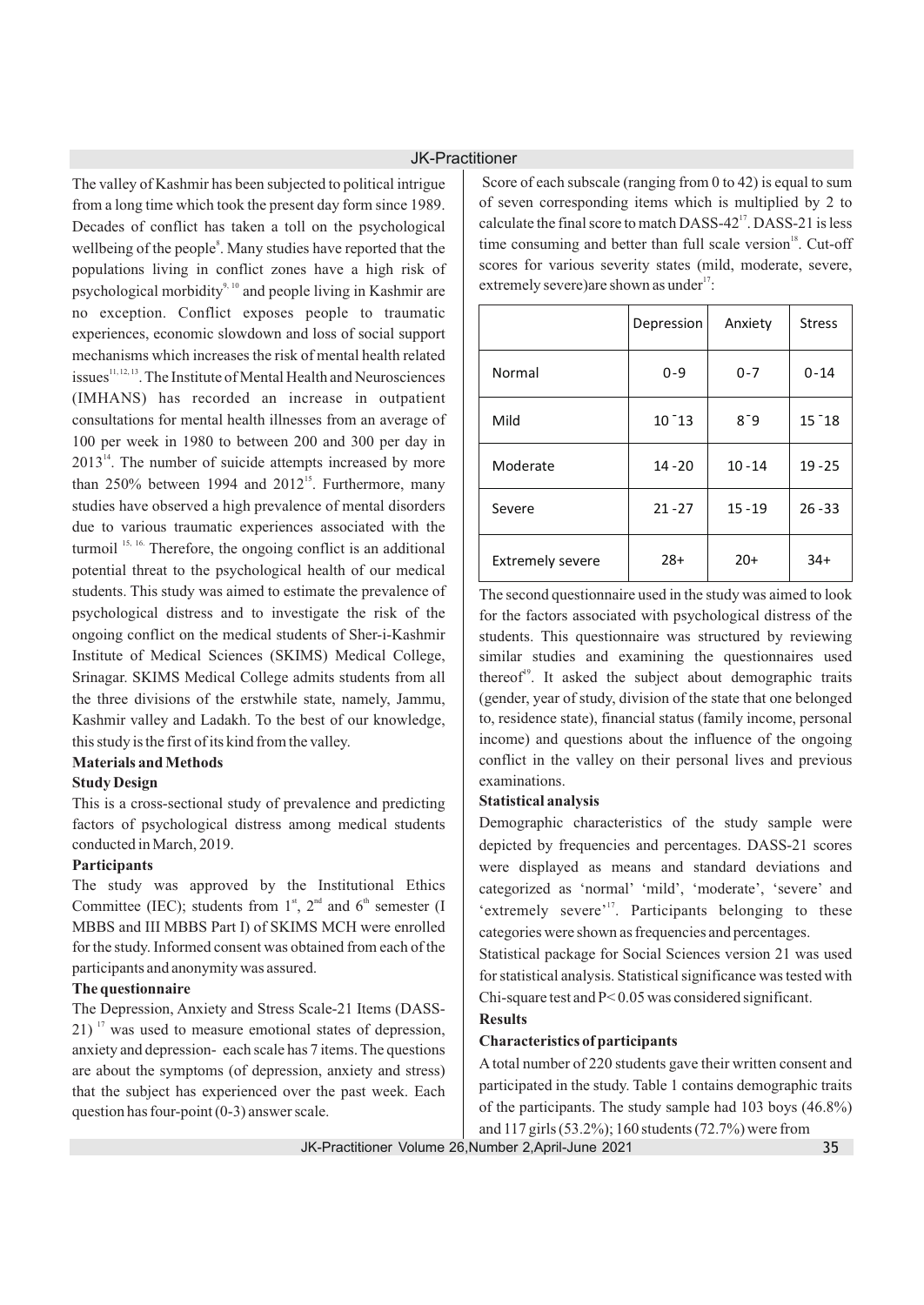I MBBS ( $1<sup>st</sup>$  and  $2<sup>nd</sup>$  semester) and 60 were from III MBBS (Part I;  $6<sup>th</sup>$  semester). Majority of the students were from Kashmir (64.5%); single (86.8%); stayed with family at home (48.2%); and were non-smokers (81.1%). 32 (14.0%) participants had to change their residence and 26 (11.8%) suffered from physical/ financial damage to self or first degree relative due to the ongoing conflict in the region. Family income of the students varied widely with 87 (39.5%) belonging to 30 K to 60 K per month category. About half (55%) of the students perceived their personal income as sufficient.

### **Prevalence of psychological distress**

The overall mean of the depression subscale scores was 12.56 and standard deviation was 9.24; mean of stress subscale scores was 13.47 and its standard deviation was 8.14. Both of these subscales scores ranged from 0 to 42. Anxiety subscale scores had lower values of mean and standard deviation (11.92 and 8.16 respectively) and ranged from 0 to 40. The medians, interquartile range and outliers of the DASS-21 subscale scores are represented in fig. 1

Categorization of students based on DASS-21 subscale scores is shown in Table 2. Most prevalent type of psychological distress among the participants was anxiety with 64.5% of them showing mild, moderate, severe or extremely severe anxiety; second most common was depression (56.8%) followed by stress (38.2%).

## **Association of various variables with psychological distress**

In our study, depression and anxiety was more common in females than in males (59.8% vs 40.2% and 66.7% vs 33.3%, respectively) but stress was more common in males (39.8% vs 36.8%) than in females. Likelihood of psychological morbidity was more in students of  $6<sup>th</sup>$  semester in comparison to  $1$ <sup>st</sup>/2<sup>nd</sup> semester students (depression: 60.0% vs 55.6%; anxiety: 68.35 vs 63.1%; stress: 43.3% vs 36.3%, respectively).

Division of state (Jammu, Kashmir, Ladakh) was the only variable that was significantly associated with prevalence of anxiety in the students (table 3). Students belonging to Jammu region had significantly more anxiety than those of Kashmir valley/Ladakh region (p=0.01).

### **Discussion**

Medical students face a great deal of psychological distress in medical schools which has a negative effect on their learning,

health, personal and professional lives. In addition, the quality of care delivered in medical centers is compromised. The contribution of various personal and environmental factors to this high level of distress needs to be identified and addressed.

### **Prevalence**

Our data depicts high levels of psychological distress in the participants. Anxiety was the most prevalent with 64.5% of the students being affected followed by depression with a prevalence of 56.8%; 38.2% of students suffered from stress. High levels of psychological distress has also been reported in Syrian medical students with a prevalence of 60.0%, 52.6% and 35.1% for depression, stress and anxiety respectively  $\mu$ <sup>19</sup>.

High anxiety levels have been reported from other developing countries (Lebanon:  $69\%$ <sup>20</sup>, Saudi Arabia:  $47\%$  to  $63\%$ <sup>21</sup>, Pakistan:  $47.7\%^{22}$ ). But these countries have lower level of depression among their medical students (Lebanon:  $27.63\%$ <sup>20</sup>, Saudi Arabia: 30%to 43%<sup>21</sup>, Pakistan: 35.1%<sup>22</sup>, Brazil:  $38.2\%$ <sup>23</sup>). Similarly, developed nations reveal lower level of depression (US:  $49\%^{24}$ , UK:  $16.4\%^{25}$ , Sweden:  $12.9\%$ <sup>26</sup>); however, the scales used for assessing depression and anxiety vary in different studies. High levels of depression is of concern because the development of depression has been linked to risk of suicide and future depressive episodes and morbidity $2^7$ .

### **Effects of various variables**

In our study, even though there was no significant difference regarding psychological distress among the two genders, depression and anxiety was more common in females and stress more common in males. This is contrary to the studies that have shown higher levels of depression, anxiety and stress in the female gender  $s^{9,26,28,29}$ . A study from Bangladesh shows high level of distress in males<sup>30</sup>. Similarly, the year of study had no statistical significance regarding the level of psychological distress. This is again in contrast to the studies that suggest that the early years of medical school are more stressful<sup>23,27</sup>. Relationship status, residence state, smoking status and financial condition had no laden distress.

We found a significant association between the division of state (the student belonged to) and level of distress. Students belonging to Jammu region had higher anxiety than those of their Kashmiri/Ladakhi counterparts. These students are away from home and family/relatives, staying in hostels (on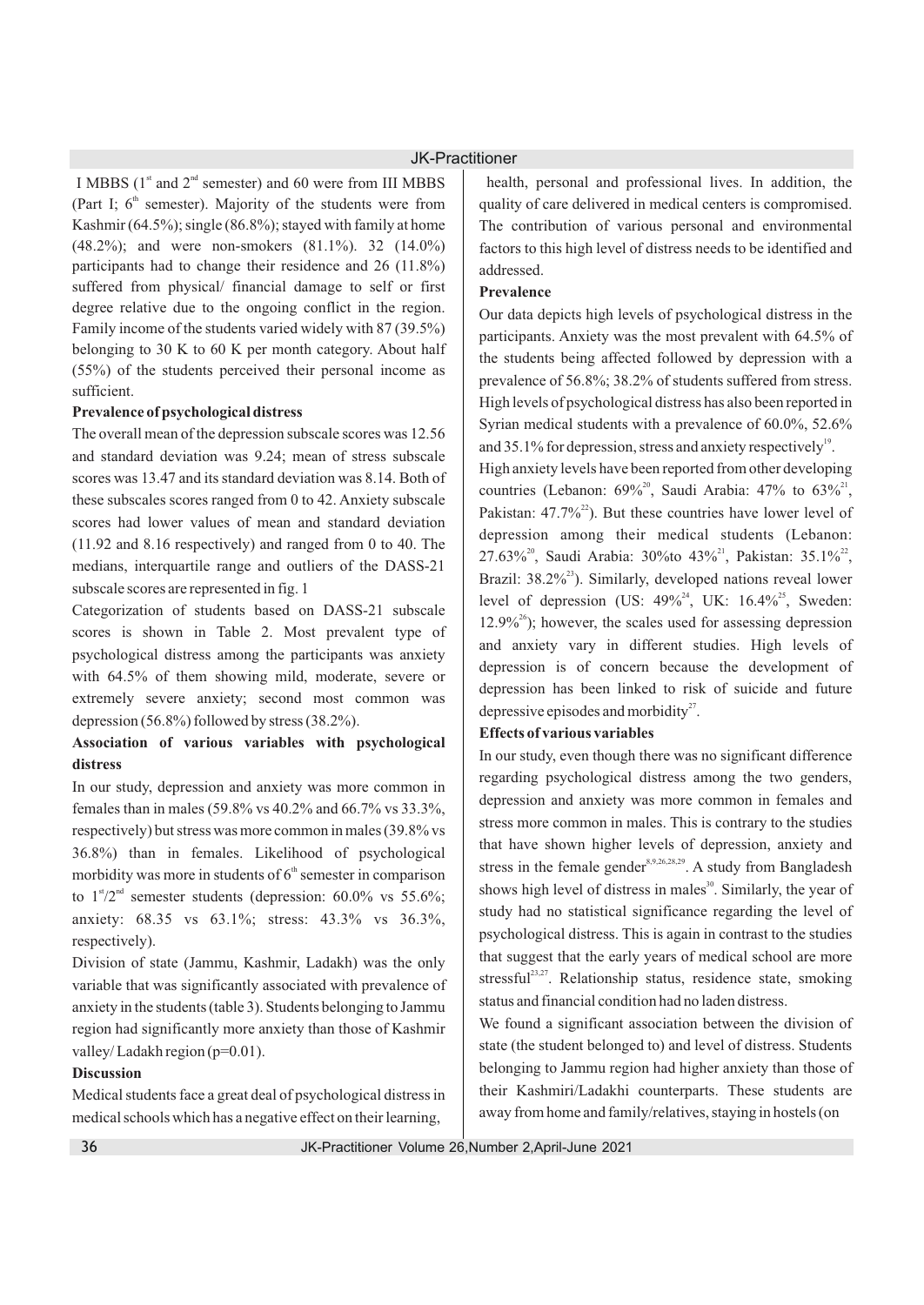| Characteristic                        | <b>Table 1</b> Demographic characteristics of study sample<br>N(%) |  |  |  |
|---------------------------------------|--------------------------------------------------------------------|--|--|--|
|                                       |                                                                    |  |  |  |
| Gender:                               |                                                                    |  |  |  |
| Male<br>Female                        | 103 (46.8%)                                                        |  |  |  |
|                                       | 117 (53.2%)                                                        |  |  |  |
| Year of study:                        |                                                                    |  |  |  |
| 1 <sup>st</sup> MBBS                  | 160 (72.7%)                                                        |  |  |  |
| 2 <sup>nd</sup> MBBS                  | 60 (27.3%)                                                         |  |  |  |
| Division of State:                    |                                                                    |  |  |  |
| Jammu                                 | 70 (31.8%)                                                         |  |  |  |
| Kashmir                               | 141 (64.1%)                                                        |  |  |  |
| Ladakh                                | $7(3.2\%)$                                                         |  |  |  |
| <b>Residence Status:</b>              |                                                                    |  |  |  |
| Home                                  | 104 (47.3%)                                                        |  |  |  |
| Rented apartment                      | $7(3.2\%)$                                                         |  |  |  |
| Off - campus hostel                   | 31 $(14.1\%)$                                                      |  |  |  |
| On-campus hostel                      | 76 (34.5%)                                                         |  |  |  |
| Change in Residence:                  |                                                                    |  |  |  |
| Yes                                   | 32 (14.5%)                                                         |  |  |  |
| No                                    | 186 (84.5%)                                                        |  |  |  |
|                                       | Physical/financial damage to self or first degree relative:        |  |  |  |
| Yes                                   | 23 (10.5%)                                                         |  |  |  |
| N <sub>0</sub>                        | 194 (88.2%)                                                        |  |  |  |
| Monthly family income:                |                                                                    |  |  |  |
| Less than 30 K INR                    | 49 (22.3%)                                                         |  |  |  |
| 30 K to 60 K INR                      | 81 (36.9%)                                                         |  |  |  |
| 60 K to 90 K INR                      | 46 (20.9%)                                                         |  |  |  |
| More than 90 K INR                    | 35 (15.9%)                                                         |  |  |  |
| Personal income:                      |                                                                    |  |  |  |
| Enough                                | 118 (53.6%)                                                        |  |  |  |
| Intermediate                          | 64 (29.1%)                                                         |  |  |  |
| Not enough                            | 33 (15.0%)                                                         |  |  |  |
| Late/ missed an exam due to conflict: |                                                                    |  |  |  |
| 89 (40.<br>$5\%)$<br>Yes              |                                                                    |  |  |  |
| 107 (48.6%)<br>No                     |                                                                    |  |  |  |
| Postponement of exam due to conflict: |                                                                    |  |  |  |
| Yes                                   | 100 (45.5%)                                                        |  |  |  |
| No                                    | 94 (42.7%)                                                         |  |  |  |

**Table 1** Demographic characteristics of study sample

campus/off campus) and experience climatic differences in Kashmir. Shifting to a conflict zone and concerns about safety might contribute to anxiety levels in students coming from Jammu region.



**Fig. 1** Medians, intetquartile ranges and outliers of the participants' DASS-21 sub scales scores

## **Table 2** Prevalence of depression, anxiety and stress based on DASS-21 subscale scores

|                  | Depression $N$ (%) | Anxiety N $(\% )$ | Stress $N$ (%) |
|------------------|--------------------|-------------------|----------------|
| Normal           | 95 (43.2%)         | 78 (35.5%)        | 136 (61.8%)    |
| Mild             | 35 (15.9%)         | $14(6.4\%)$       | $30(13.6\%)$   |
| Moderate         | 49 (22.3%)         | 59 (26.8%)        | $32(14.5\%)$   |
| Severe           | 24 (10.9%)         | $30(13.6\%)$      | $19(8.6\%)$    |
| Extremely severe | $17(7.7\%)$        | 39 (17.7%)        | $3(1.4\%)$     |

**Table 3** Factors associated with prevalence of psycho logical distress

| Division of state | $N(\%)$      |
|-------------------|--------------|
| Jammu             | 48 (67.6%)   |
| Kashmir           | $93(65.5\%)$ |
| Ladakh            | $1(14.3\%)$  |
|                   |              |

Anxiety: (?2= 8.073, *p*-value= 0.018)

JK-Practitioner Volume 26,Number 2,April-June 2021

 $\overline{\phantom{a}}$ 

 $\overline{a}$ Ĭ.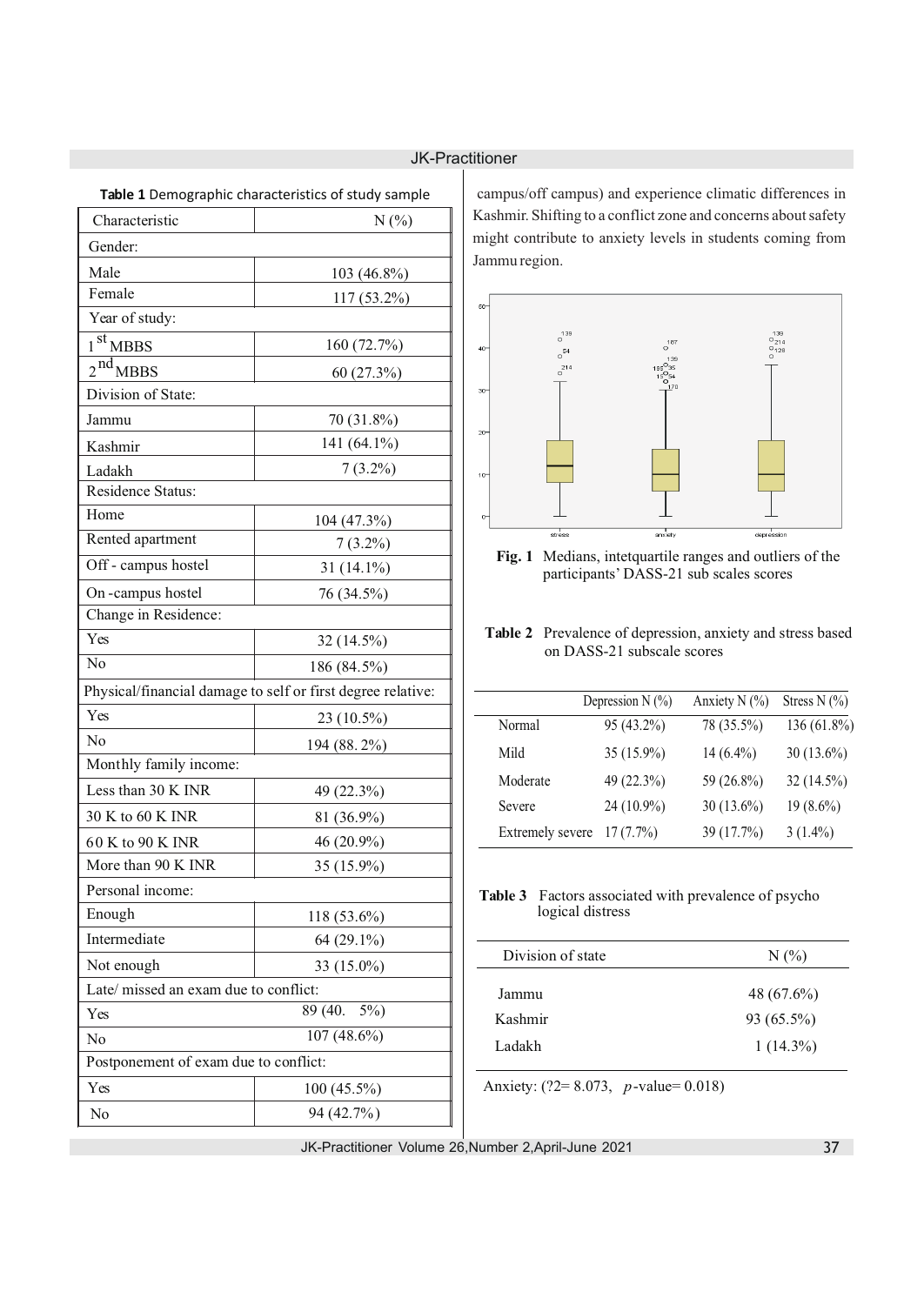## **Effects of Conflict**

In our study, we tried to investigate the effects of the turmoil in the valley on mental wellbeing of our medical students. The questions that we believed would help in this endeavor were included in the questionnaire. Negative effects of conflict were evident in personal lives of the subjects; 32 (14.5%) students were displaced from their homes and 23 (10.5%) reported having suffered physical or financial damages due to the ongoing conflict. Impact of unfavorable circumstances on various examinations that a medical student has to sit in was tried to be assessed by asking questions pertaining to these examinations. 89 (40.5%) students revealed that they have been either late or missed their exams due to various reasons that people living in conflict zones have to face from time to time. 100 (45.5%) students had faced postponement of exams due to turmoil which has been a norm in the valley since 1989 and has damaged the education system at large. Our data did not reveal a significant relationship between these variables and the level of psychological distress among our students. Nonetheless, that does not rule out the negative effects of living in a place ridden by turmoil on psychological health of the students; there might be other potential turmoil-related factors that should be explored. Furthermore, these students are born and brought up in the conflict zone and possibly have learned to cope up with the situation. Increase in resilience and other modes of psychological adjustment in response to chronic conflict will need further investigation.

## **Limitations**

Our sample included students of I and III MBBS (Part I); students of II MBBS were excluded considering them a "vulnerable" group and those from III MBBS Part II being busy in clinical classes were also not included. This convenience sampling method might be a source of sampling bias and, therefore, the external validity of this study may be a matter of personal judgement. Many studies have shown higher levels of stress during initial years of the course  $28, 29$  and our study sample of total 220 students consisted of 160 (72.2%) from I MBBS. This might contribute to high levels of distress observed in our study. Furthermore, DASS is used to quantify psychological distress and not for diagnosis of psychological disorders<sup>11</sup>, a clinical diagnosis of depression, anxiety and stress needs further assessment of these subjects.

### **Conclusions and recommendations**

The essentiality of the Healthcare Services of any nation 38

can hardly be overrated and the critical role of doctors in this machinery cannot be overlooked. The journey of a doctor begins at a medical school and practically never ends. The path is long and tortuous, fraught with huge competition and the expectations from a doctor are infinite. In this background, the psychological health of our medical students is of vital importance. And for those working in conflict zones need further consideration. Parents/relatives and faculty members of medical schools should be aware of the phenomenon; acknowledging and understanding the psychological needs of our students is the least that can be done. Thoughtful and serious changes regarding the curriculum, teaching- learning methods and assessment methods have to be made and implemented. Availability and accessibility of dedicated counselors and mentors should be a reality rather than a formality. Regular assessment, identification of high risk groups and appropriate interventions need be encouraged. Medical students are our cognitive resource and investment in their mental health will strengthen their intellectual, behavioral and emotional aspects. Further investigations to delineate the causes, consequences and remedial measures regarding psychological distress in medical students should be done; and the additional mental burden of those living in conflict zones has to be understood and addressed adequately.

## **Acknowledgements**

We wish to acknowledge Dr. Darakshan Ali (Dept. of Community Medicine) and Dr. Bilal Ahmad Telli (Dept. of Psychiatry) of SKIMS MCH for their support in analyzing the data. We appreciate the participating students for their time and cooperation.

### **Competing interests**

## None declared

**References**

- 1. Carson AJ, Dias S, Johnson A, McLoughlin M, O'connor M, Robinson B, Sellar R, Trewavas J, Wojcik W. Mental health in medical students a case control study using the 60 item general health questionnaire. Scott Med J 2000;45:115-6.
- 2. Niemi PM, Vainiomaki PT. Medical students'

JK-Practitioner Volume 26,Number 2,April-June 2021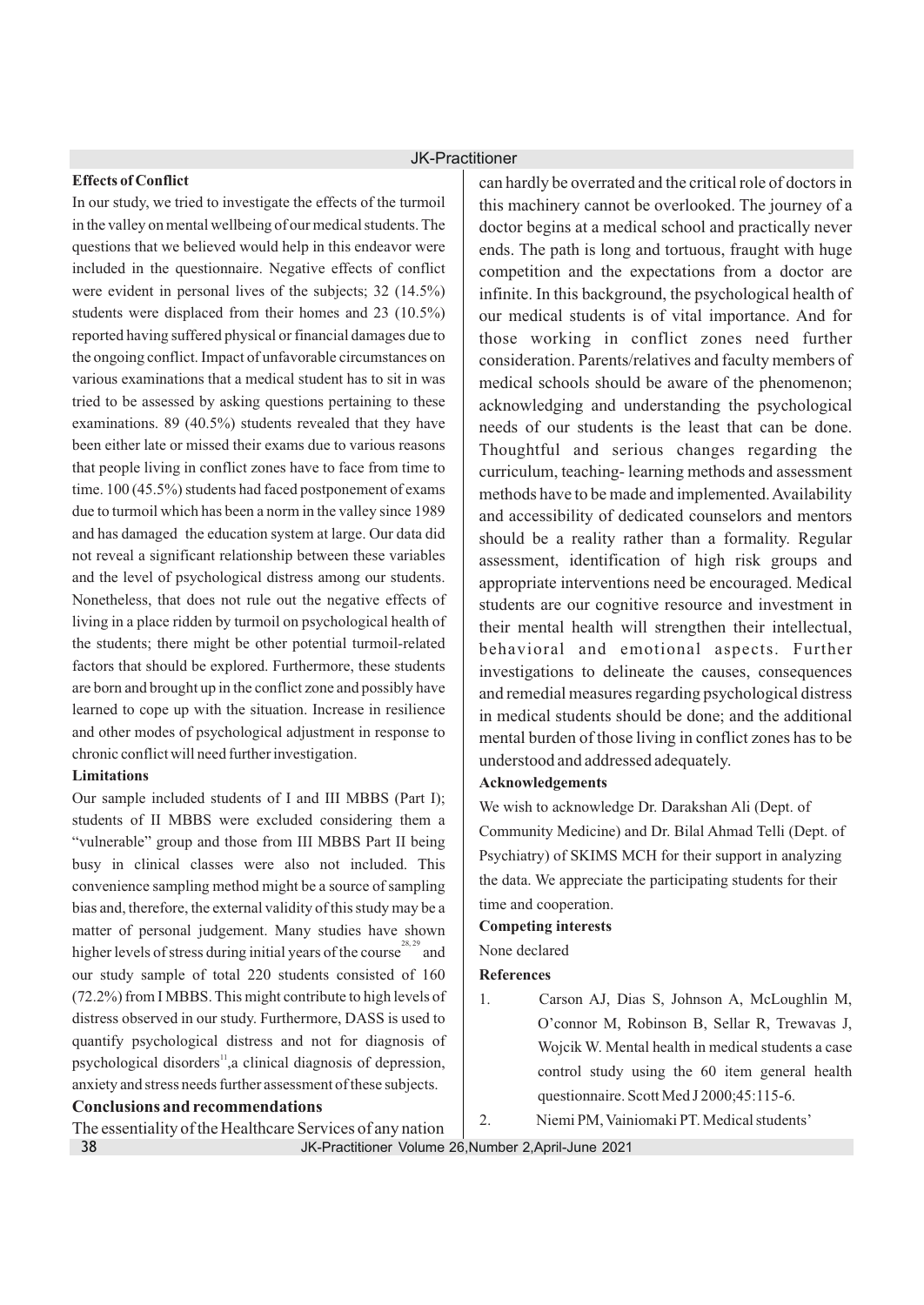- . academic distress, coping and achievement strategies during the preclinical years. Teaching and Learning in Medicine 1999;11(3):125-34.
- 3. Dahlin M, Joneborg N, Runeson B. Stress and depression among medical students: a crosssectional study. Med Educ 2005; 39(6):594-604.
- 4. Dyrbye LN, Thomas MR, Shanafelt TD. Mayo Clin Proc. 2005 Dec;80(12):1613-22.
- 5. WHO: Depression Fact sheet N369. World Health Organization (WHO);2015.
- 6. Anxiety (https://www.apa.org/topics/anxiety/)
- 7. APA: how stress affects your health. American Psychological Association (APA); 2013
- 8. Housen T, Lenglet A, Ariti C, Showkat Shah, Helal Shah, Shabnum Ara et al . Prevalence of anxiety, depression and post-traumatic stress disorder in the Kashmir Valley. BMJ Global Health 2017;2(4):e000419.
- 9. Scholte WF, Olff M, Ventevogel P, de Vries GJ, Jansveld E, Cardozo BL et al . Mental health symptoms following war and repression in eastern Afghanistan. JAMA2004;292(5):585-93.
- 10. Carta MG, Moro MF, Bass J. War traumas in the Mediterranean area. Int J Soc Psychiatry 2015;61:33-8.
- 11. Miller KE, Rasmussen A. War exposure, daily stressors, and mental health in conflict and post-conflict settings: bridging the divide between trauma-focused and psychosocial frameworks. Soc Sci Med 2010;70:7-16.
- 12. Silove D, Liddell B ,Rees S, Chey T, Nickerson A, Tam N *et al* . Effects of recurrent violence on post-traumatic stress disorder and severe distress in conflict-effected Timor-Leste: a six\_year longitudinal study. Lancet Glob Health
- 2014;2:e293-e300. 13. Steel Z, Chey T, Silove D, Marnane C, Bryant RA, van Ommeren M. Association of torture and other potentially traumatic events with mental health outcomes among populations exposed to mass conflict and displacement: a systematic review and

meta-analysis. JAMA2009;302:537-49.

- 14. Hassan A, Shafi A. Attitude towards mental illness in Kashmir. International NGO Journal 2012;7:73-7.
- 15. Shoib S, Dar MM, Bashir H, Qayoom G, Arif T. Psychiatric morbidity and the socio—demographic determinants of patients attempting suicide in Kashmir valley: a cross-sectional study. Int J Health Sci Res 2012;2:45-53.
- 16. Margoob AM, Ahmad SA. Community prevalence of adult post traumatic stress disorder in South Asia: experience from Kashmir. Jammu Kashmir Practitioner 2006;13:s18-s25.
- 17. Lovibond S.H., Lovibond P.F. Manual for the Depression Anxiety Stress Scales. 2<sup>nd</sup> edn. Sydney: Psychology Foundation of Australia 1995.
- 18. McDowell I. Measuring health: a guide to rating scales and questionnaires. New York: Oxford University Press; 2006.
- 19. Al Saadi, T., Zaher Addeen, S., Turk, T., Fatima Abbas, Mahmoud Alkhatib. Psychological distress among medical students in conflicts: a crosssectional study from Syria. BMC Med Educ 2017;17:173.
- 20. Mehannna Z, Richa S. Prevalence of anxiety and depressive disorders in medical students. Transversal study in medical students in the saint- Joseph University of Beirut. L'Encephale
- 21. Kulsoom B, Afsar NA. Stress, anxiety, and depression among medical students in a multiethnic setting. Neuropschiatr Dis Treat 2015;11:1713.
- 22. Alvi T, Assad F, Ramzan M, Khan FA. Depression, anxiety and their associated factors among medical students. J Coll Physicians Surg Pak 2010;20:122-6.
- 23. Baldassin S, Alves TC, de Andrade AG, Martins LAN. The characteristics of depressive symptoms in medical students during medical education and training: a cross-sectional study. BMC medical education 2008;8:60.
- 24. Dyrbye LN, Thomas MR, Eacker A, Harper W,

JK-Practitioner Volume 26,Number 2,April-June 2021